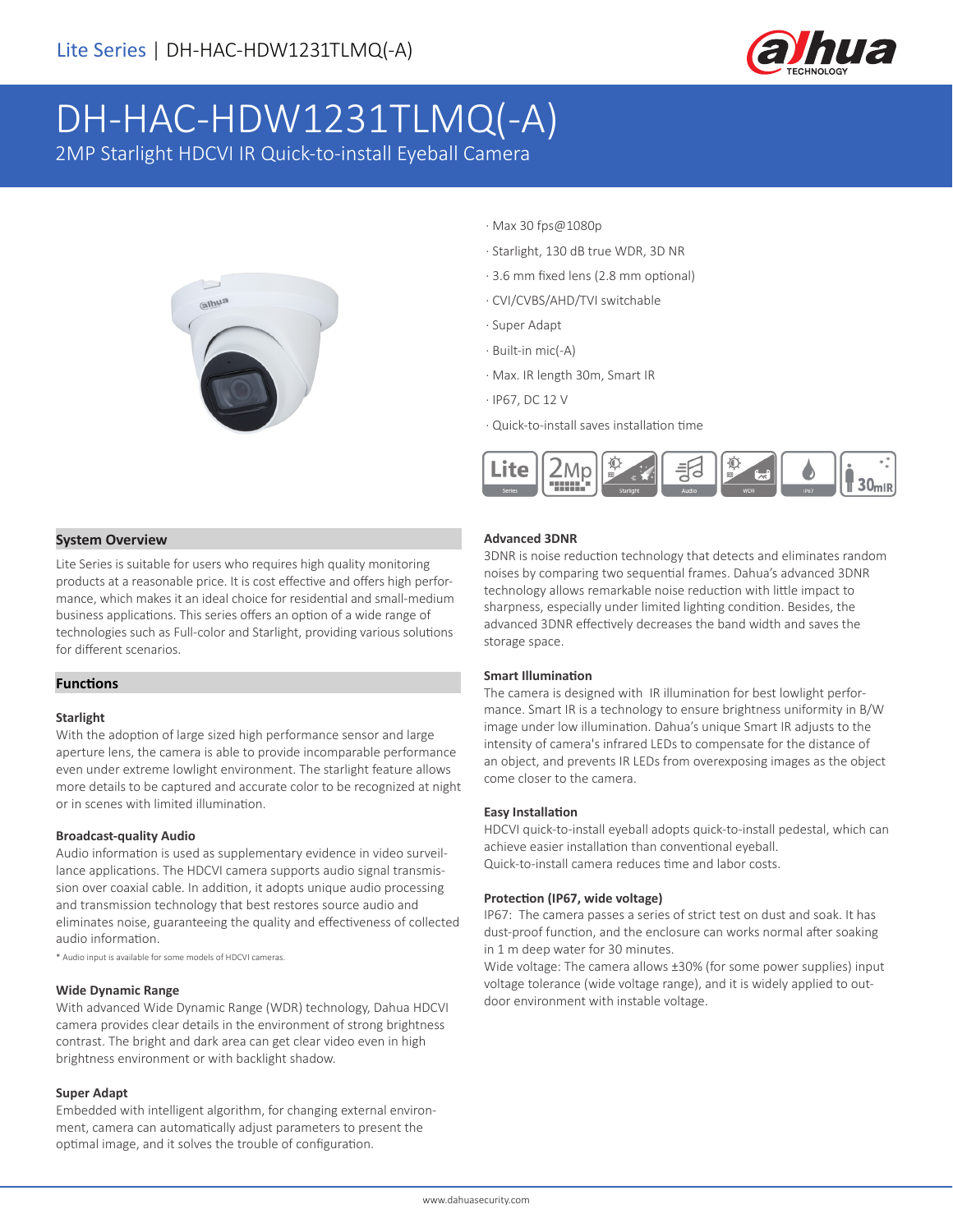# Lite Series | DH-HAC-HDW1231TLMQ(-A)

| <b>Technical Specification</b>  |      |                                                                     |         |           |  |
|---------------------------------|------|---------------------------------------------------------------------|---------|-----------|--|
| Camera                          |      |                                                                     |         |           |  |
| Image Sensor                    |      | 1/2.8" CMOS                                                         |         |           |  |
| Max. Resolution                 |      | 1920 (H) × 1080 (V)                                                 |         |           |  |
| Pixel                           |      | 2MP                                                                 |         |           |  |
| <b>Scanning System</b>          |      | Progressive                                                         |         |           |  |
| <b>Electronic Shutter Speed</b> |      | PAL: 1/25 s-1/100,000 s<br>NTSC: 1/30 s-1/100,000 s                 |         |           |  |
| S/N Ratio                       |      | >65 dB                                                              |         |           |  |
| Min. Illumination               |      | 0.002 Lux/F1.6, 30 IRE, 0 Lux IR on                                 |         |           |  |
| <b>Illumination Distance</b>    |      | 30 m (98.4 ft)                                                      |         |           |  |
| Illuminator On/Off Control      |      | Auto; manual                                                        |         |           |  |
| <b>Illuminator Number</b>       |      | 1 (IR light)                                                        |         |           |  |
| Pan/Tilt/Rotation Range         |      | Pan: 0°-360°<br>Tilt: 0°-78°<br>Rotation: 0°-360°                   |         |           |  |
| Lens                            |      |                                                                     |         |           |  |
| Lens Type                       |      | <b>Fixed lens</b>                                                   |         |           |  |
| Mount Type                      |      | M12                                                                 |         |           |  |
| Focal Length                    |      | 2.8 mm; 3.6 mm                                                      |         |           |  |
| Max. Aperture                   |      | F1.6                                                                |         |           |  |
| Field of View                   |      | 2.8 mm: H: 107°; V: 56°; D: 127°<br>3.6 mm: H: 86°; V: 46°; D: 101° |         |           |  |
| Iris Type                       |      | <b>Fixed iris</b>                                                   |         |           |  |
| <b>Close Focus Distance</b>     |      | 2.8 mm: 0.7 m (2.3 ft)<br>3.6 mm: 1.1 m (3.6 ft)                    |         |           |  |
|                                 | Lens | Detect                                                              | Observe | Recognize |  |

**2.8 mm**  $43.9 m$ 

3.6 mm 53.7 m (176.2 ft)

(144 ft)

17.5 m (57.4 ft)

21.5 m (70.5 ft)

8.8 m (28.9 ft)

10.7 m (35.1 ft)

| White Balance                | Auto; Area WB                                                                                                                     |  |  |  |  |
|------------------------------|-----------------------------------------------------------------------------------------------------------------------------------|--|--|--|--|
| <b>Gain Control</b>          | Auto; manual                                                                                                                      |  |  |  |  |
| <b>Noise Reduction</b>       | 3D <sub>NR</sub>                                                                                                                  |  |  |  |  |
| Smart IR                     | Yes                                                                                                                               |  |  |  |  |
| Mirror                       | Off/On                                                                                                                            |  |  |  |  |
| <b>Privacy Masking</b>       | Off/On (8 area, rectangle)                                                                                                        |  |  |  |  |
| Certifications               |                                                                                                                                   |  |  |  |  |
| Certifications               | CE (EN55032, EN55024, EN50130-4)<br>FCC (CFR 47 FCC Part 15 subpartB, ANSI C63.4-2014)<br>UL (UL60950-1+CAN/CSA C22.2 No.60950-1) |  |  |  |  |
| Port                         |                                                                                                                                   |  |  |  |  |
| Video Output                 | Video output choices of CVI/TVI/AHD/CVBS by one<br><b>BNC</b> port                                                                |  |  |  |  |
| Audio Input                  | One channel built-in mic (-A)                                                                                                     |  |  |  |  |
| Power                        |                                                                                                                                   |  |  |  |  |
| Power Supply                 | 12 V ±30% DC                                                                                                                      |  |  |  |  |
| Power Consumption            | Max 3.1 W (12 V DC, IR on)                                                                                                        |  |  |  |  |
| Environment                  |                                                                                                                                   |  |  |  |  |
| <b>Operating Temperature</b> | -40 °C to +60 °C (-40 °F to 140 °F); < 95% (non-con-<br>densation)                                                                |  |  |  |  |
| <b>Storage Temperature</b>   | -40 °C to +60 °C (-40 °F to 140 °F); < 95% (non-con-<br>densation)                                                                |  |  |  |  |
| <b>Protection Grade</b>      | <b>IP67</b>                                                                                                                       |  |  |  |  |
| Structure                    |                                                                                                                                   |  |  |  |  |
| Casing                       | Metal dome+metal cover+plastic decorative ring                                                                                    |  |  |  |  |
| <b>Camera Dimensions</b>     | $\Phi$ 109.9 mm × 88.1 mm ( $\Phi$ 4.33" × 3.47")                                                                                 |  |  |  |  |
| Net Weight                   | 0.28 kg (0.62 lb)                                                                                                                 |  |  |  |  |
| <b>Gross Weight</b>          | 0.45 kg (0.99 lb)                                                                                                                 |  |  |  |  |

Video

DORI Distance

| CVI:<br>PAL: 1080p@25 fps;<br>NTSC: 1080p@30 fps;<br>AHD:<br>PAL: 1080p@25 fps;<br>NTSC: 1080p@30 fps;<br>TVI:<br>PAL: 1080p@25 fps;<br>NTSC: 1080p@30 fps;<br>CVBS:<br>PAL: 960 × 576H; |  |
|------------------------------------------------------------------------------------------------------------------------------------------------------------------------------------------|--|
| NTSC: 960 × 480H                                                                                                                                                                         |  |
| 1080p (1920 × 1080); 960H (960 × 576/960 × 480)                                                                                                                                          |  |
| Auto switch by ICR                                                                                                                                                                       |  |
| BLC/WDR/HLC                                                                                                                                                                              |  |
| 130 dB                                                                                                                                                                                   |  |
|                                                                                                                                                                                          |  |

Identify

4.4 m (14.4 ft)

5.4 m (17.7 ft)